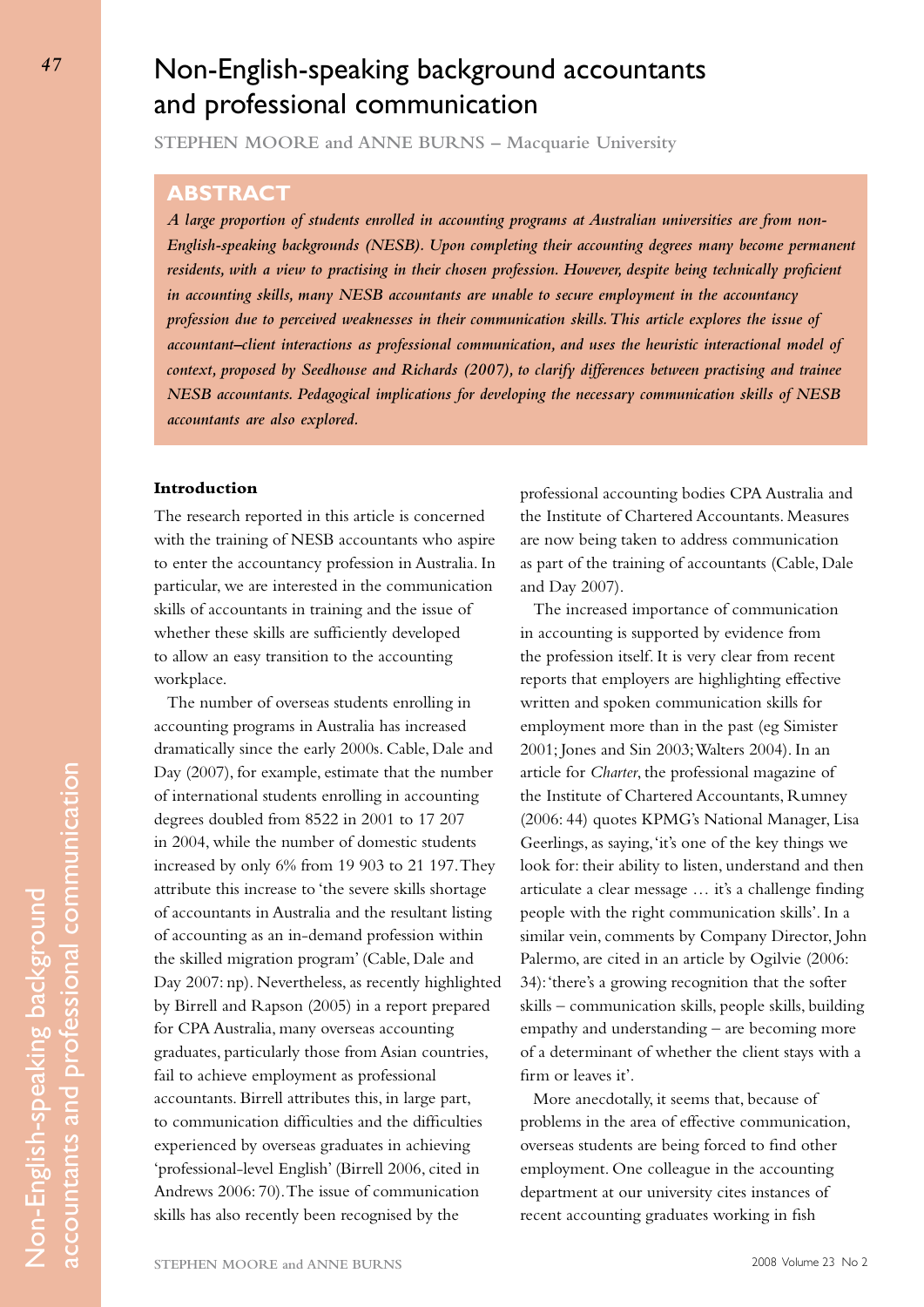markets due to their inability to secure a position in their profession, despite the well-recognised and extreme shortage of accountants in Australia. Such an example underscores Birrell, Hawthorne and Richardson's (2006: 97) contention that '[w]e have … compared their [overseas graduating students] outcomes with Australian recent graduates … On this test, they are not doing well'.

This article explores these dilemmas and investigates some of the key discursive factors involved in effective spoken communication in the accountancy profession.

# **Review of the literature**

Belcher (2006) noted the paucity of Language for Specific Purposes (LSP) studies focusing on spoken interaction in workplace settings, and called for more research to be undertaken and published in this area. In this vein, the research we report in this article, which builds on Burns and Moore (2007; 2008b), aims to make a contribution to spoken workplace communication studies. Our previous research highlights, in particular, how in accountant–client consultations meaning is coconstructed to achieve communication goals.

Linguistic-based studies of spoken interactional accounting discourse are very few in number compared with other fields of professional communication (for example, doctor–patient consultations in medical practitioner research, notably Drew and Heritage 1992 and Heritage and Maynard 2006). The studies that have been undertaken in the accounting field have tended to focus on written communication (see, for example, Forey and Nunan 2002; Ho 2006), which is understandable given the difficulties of access to spoken professional workplace interactions.

The 2002 research by Forey and Nunan involved analysing the types of written documents accountants need to utilise in the workplace. Following a survey of 1007 members of the Hong Kong Society of Accountants, Forey and Nunan interviewed 30 individual members about the written communication demands of the workplace. They also analysed a corpus of typical text-types supplied by their participants for identification of generic patterns and textual features. This analysis provided the basis for LSP material for workplace training and employment preparation (see also Aldred and Offard-Gray 1998; Forey 2004).

The results showed that 55% of the working week involved written communication. These findings support those of other studies by Anderson (1985), MacKinnon (1993) and Beaufort (1997) that in financial workplaces, where English is used as the first language (L1), writing is a communicative skill occupying 50–60% of an employee's time. By inference, spoken communication is equally important. As Forey and Nunan (2002: 216) describe it, accountancy is a profession 'fuelled by language'.

In contrast to the Forey and Nunan study, Ho's (2006) research focused on students enrolled in an accounting program in Hong Kong and analysed the kinds of writing skills and strategies they would need to develop for professional employment. Drawing on her discussions with three informants working as professional accountants, Ho identified memos as a key written text. Two groups of participants took part in the study: five university students studying in the final semester of an accountancy/finance degree and three accounting/ finance professionals working in Hong Kong. The students were asked to undertake three separate authentic memo writing tasks, which had already been completed by each of the professional accountants in their respective workplaces. The students were video-recorded as they completed the tasks. Ho then analysed the student texts and interviewed them using stimulated recall based on reviewing the videos and asking them to rationalise the writing strategies they had used. The professionals were also asked to evaluate the texts produced by the students.

The results showed that, in completing writing tasks effectively, professionals are more likely to take into account planning at the micro-grammatical level of texts and to focus on features that are sensitive to the production of practical solutions from the reader's point of view. In contrast, the students tended to plan more at the global level, and were less sensitive to their potential readers and less flexible in their choice of writing strategies. Ho suggests that pedagogical implications relate to sensitising students to professional experiences and knowledge of the field, the context of writing, the micro-choices of writing strategies, appropriate interpretations of the social motives for writing, and choices of effective language to meet contextual and interpersonal conditions.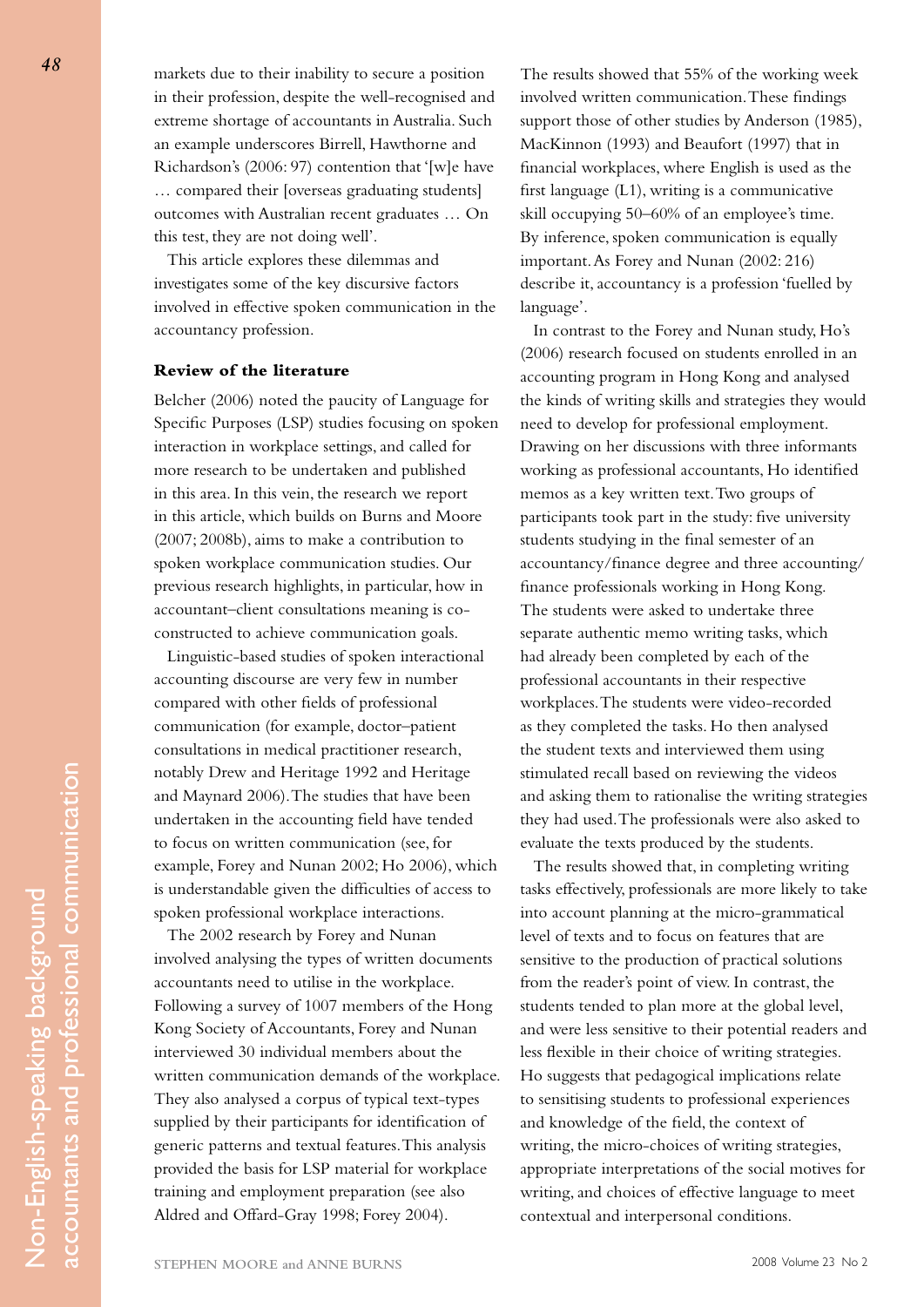Ho's research underlines what other researchers have identified concerning the intertextual nature of workplace communication. In the words of Devitt (1991: 341), professional communication is to do with the sets of spoken and written genres that create 'the community's situations, its recurring activities and relationships', and that 'help to define and stabilize those situations' (Devitt 1991: 354). The present article builds on these concepts to investigate client– accountant communication from the perspective of spoken advice-giving interactions.

# **The study**

The study reported here is part of a larger project that has investigated the spoken discourse of trainee accountants at our university. In the first phase of the project we examined the spoken discourse of postgraduate accounting students in their role as the *accountant* in a simulated accountant–client consultation. We explored the issues of power relations, advice initiation and termination, and repair in instances of miscommunication. Our findings were reported in Burns and Moore (2007). In the second phase of the project we focused on the role of questioning in accountant–client interactions. We also enlisted the participation of a practising accountant from a Chinese-speaking L1 background to perform the same simulated role play with a *client*, in order to enable us to make comparisons and detect contrasts with the postgraduate performances in the role plays. Our findings from this research were reported in Burns and Moore (2008a; 2008b). The third phase of the project involved replicating the original study but at undergraduate level, given that 95% of newly qualified accountants enter the accountancy profession in Australia on the basis of having completed an undergraduate degree in accounting (Young, personal communication, 15 March 2007). The focus of the current article is on NESB accountants and their professional communication skills. In particular, we match the performance of a Vietnamese L1 student with that of the Chinese L1 practising accountant.

#### **Methodology**

Between May and June 2007, ten pairs of undergraduate accounting students were audiorecorded performing a simulated accountant–client tax consultation, following the instructions in Figure 1.

We should acknowledge here that the data presented are not derived from an authentic workplace environment. However, given the well-recognised difficulty of access to professional workplaces (see, for example, Loos 1999), we placed ourselves in the situation of LSP practitioners with a desire to collect discourse for pedagogical purposes, which parallels that found in the workplace. For a more detailed discussion of the viability of using simulated data, see Burns and Moore 2008b. The clients comprised postgraduate linguistic students or other non-accountant academics at our university, none of whom could claim professional expertise in completing tax return forms. The simulations ranged in duration between 5 and 22 minutes. Of the ten *accountants*, one was a native speaker of English and another was a *near-native speaker* due to a long period of residency in Australia. Given our interest in investigating possible second language barriers to achieving competency in professional communication, these two participants were excluded from further consideration. Of the remaining eight accountants, five had volunteered to participate in the simulations despite having very little familiarity with Australian income tax. Their simulations were marked by this limitation in such a way that they were not credible as authenticlike professional interactions. The remaining three accountants all displayed knowledge of the tax return form but one, in particular, stood out for his technical command of tax return content. He was a young Vietnamese student and his client, in a consultation lasting approximately 13 minutes, was a young female Korean student.

Using the same role play, we also audio-recorded a practising NESB accountant whose L1 was Chinese. She was a qualified Certified Practising Accountant and had considerable experience in offering taxation advice to assist individuals in completing their annual tax returns. In her simulation, conducted in August 2007 and lasting approximately 14 minutes, she was paired with a native English-speaking female client. We were thus able to compare and contrast two role plays that were similar in terms of duration, NESB accountants and participants' knowledge of the tax return form. However, they were different, as we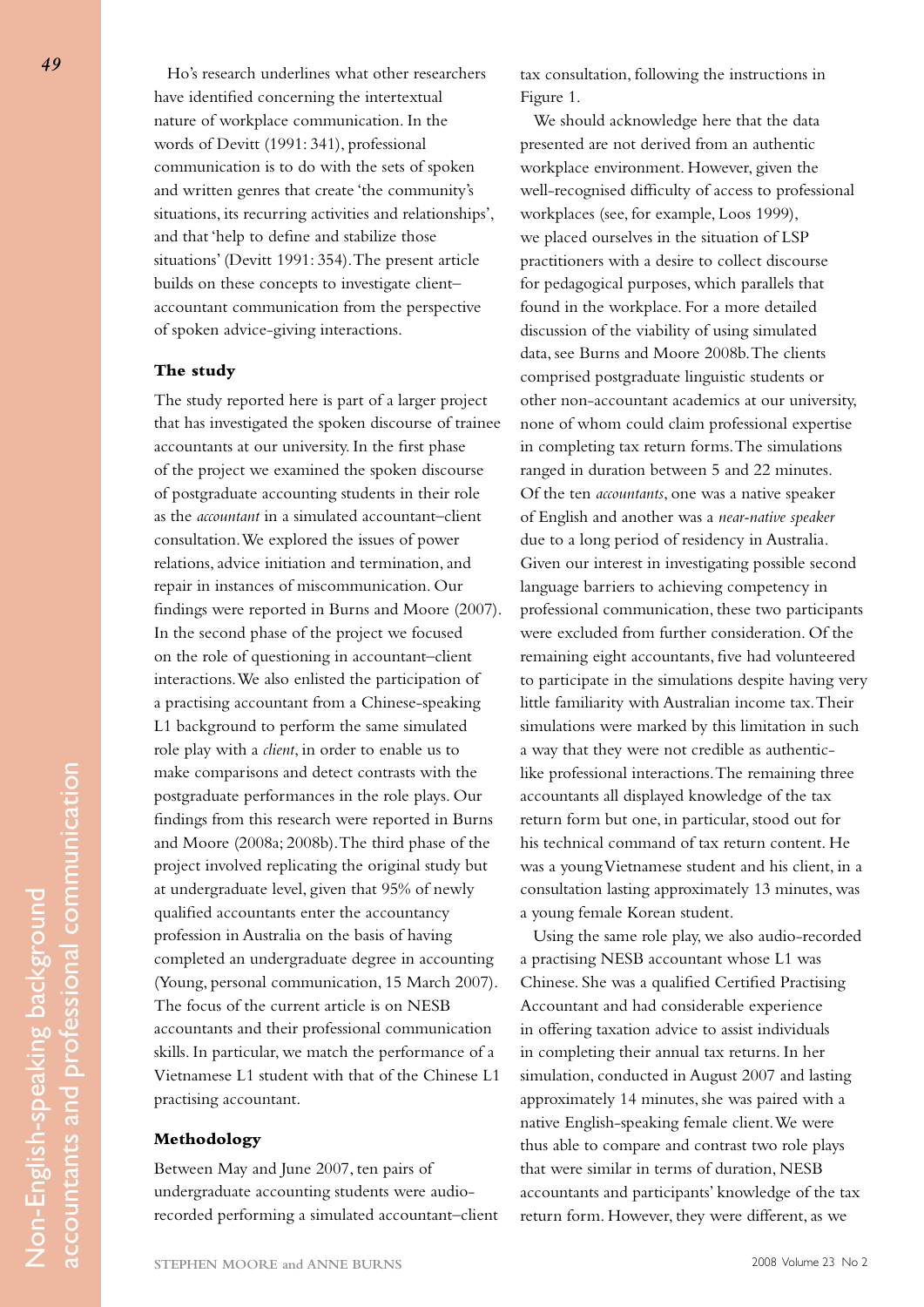# Accountant–client role play research (May 2007)

# Instructions given to accountant

## Scenario

You are a practising accountant in public practice. One of your areas of expertise is Australian Income Tax.

# Task

Do your best to explain/talk your client through the basic steps the client needs to follow to complete the ATO [Australian Tax Office] income tax return. Don't hesitate to ask your client for clarification of his/her circumstances as they might relate to taxation matters.

You have 10–15 minutes for your consultation.

[You will have access to a full set of Tax-Pack information.]

# Some useful prompts:

- Have you completed a tax return before?
- What would you like to know about the tax return?
- What are your personal circumstances? (eg marital status, income sources, possible tax deductions etc.)

#### Instructions given to client

#### Scenario

You are interested in having a consultation with an accountant in order to learn more about Australian income tax and the steps involved in completing the ATO income tax return.

## Task

Non-English-speaking background accountants and professional communication

Non-English-speaking background

accountants and professional communication

You can play yourself, or you can imagine you are someone else. Ask any questions you like in order to be clear about Australian income tax.

You have 10–15 minutes for your consultation.

[You will have access to an 8-page tax return.]

#### Some useful prompts:

- What do I have to do to complete a tax return?
- What deductions can I claim?
- When might I have to pay a tax debt or receive a tax repayment?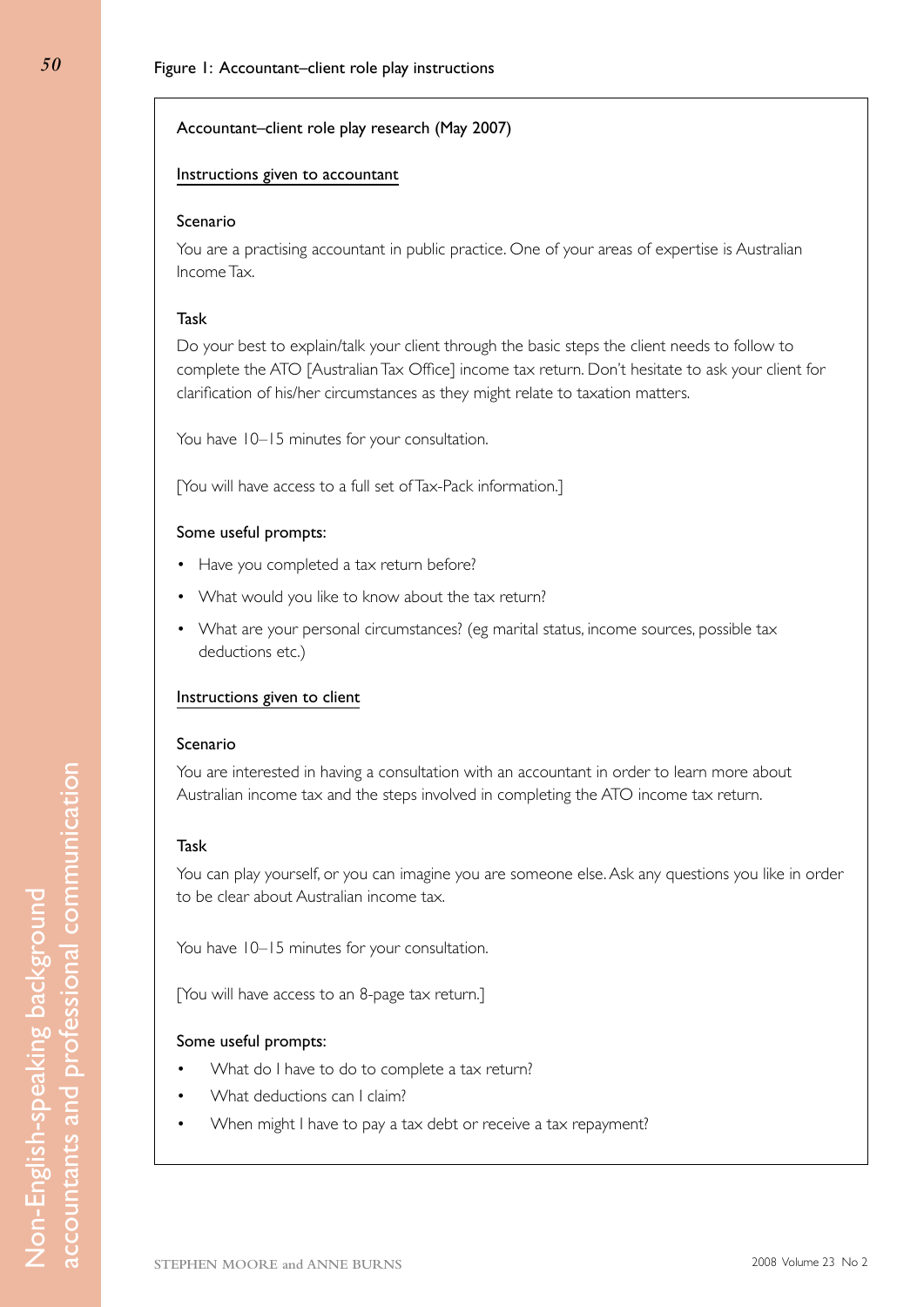illustrate in our analysis, in terms of the nature of the accountant–client interactions that resulted. Our broad research questions were:

- 1 In what ways does the performance of the Vietnamese trainee accountant differ from that of the Chinese practising accountant?
- 2 What implications, if any, can be drawn from these findings in terms of professional accounting communication training and support?

To answer these questions we have used a model for analysing spoken discourse in institutional settings, as proposed by Seedhouse and Richards (2007: 17–36). Their tri-dimensional model of context, outlined in Figure 2, seeks to encompass and relate macro-dimensions and micro-dimensions of professional communication. The model articulates the micro-level interaction context with the macro-level institutional context, by means of what Seedhouse and Richards term institutional *sub-varieties*. They differentiate overarching institutional aims from the aims of professionals engaged in achieving typical professional tasks (ie the sub-varieties of institutional discourse). These sub-varieties are further distinguished as unique instantiations of specific encounters between or among individual speakers. The distinction between the macro- and micro-contexts is reminiscent of





Ho's findings relating to global and local planning in professional writing.

Seedhouse and Richards (2007: 25) note how the tri-dimensional model assists LSP researchers in their analysis of spoken discourse:

*When LSP researchers collect data, they need to employ the concepts of variety, sub-variety and micro-contexts. Any instance collected needs to be characterised as: a) belonging to a particular variety of institutional discourse which has particular characteristics, b) belonging to a particular sub-variety of institutional discourse which has distinctive characteristics, c) [being] a unique instance. By relating instances to varieties and sub-varieties in this way, researchers can build up a description of the characteristics of interaction in the institutional variety as a whole and in its sub-varieties.* 

In the present study, the institutional context of a professional accounting office is taken to have the overarching aim of providing financial advice to a wide range of businesses and individuals. The specific sub-variety context under consideration has the particular aim of providing appropriate tax advice to clients based on their individual needs. The micro-context, therefore, has the aim of achieving the sub-variety aim in specific and unique accountant–client interactions.

# **Analysis**

Seedhouse and Richards (2007) note the importance of the sub-variety context level in articulating professional communication. Indeed, they assert that the LSP discourse analyst should focus primarily on the sub-varieties rather than on the overarching variety of institutional discourse because '*the sub-varieties are the interactional environments through which the institutional business is actually accomplished*' (Seedhouse and Richards 2007: 22, italics in original). In terms of relating professional aims with discourse, the authors state that 'a sub-variety of institutional interaction is understood … as combining an institutional subaim with an interactional organisation appropriate to that aim. A sub-variety has certain common, distinguishing features and may also have its own unique fingerprint' (Seedhouse and Richards 2007: 18–19). We begin our analysis, therefore, by investigating the sub-variety *fingerprint* of the professional accountant–client tax consultation.

Non-English-speaking background accountants and professional communication

Non-English-speaking background

accountants and professional communication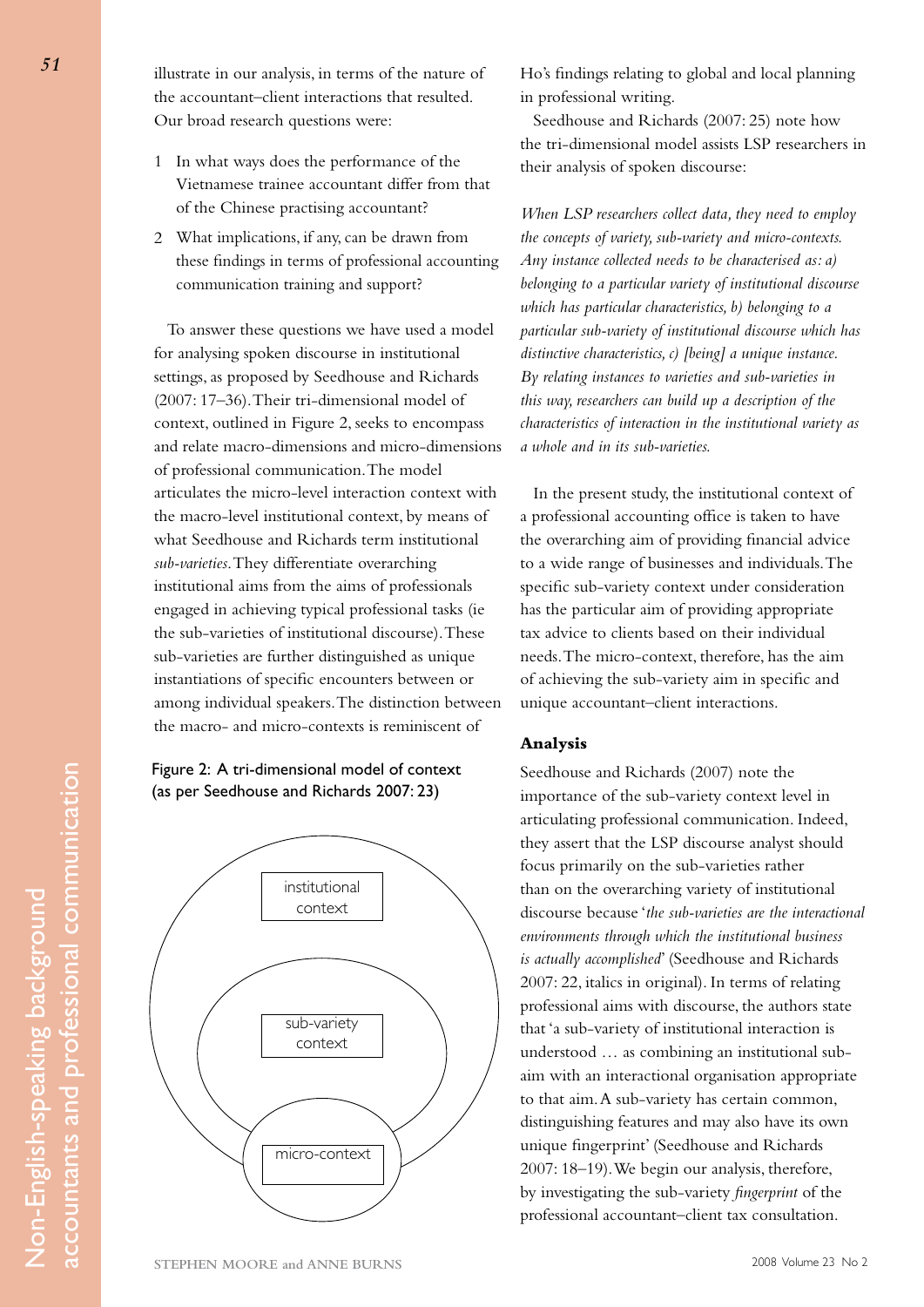# *The sub-variety discourse of the practising accountant*

In the sub-variety of the accountant–client tax consultation, we identify two key institutional sub-aims: informing the client of relevant tax regulations and completing the tax return form. With regard to informing the client of relevant tax regulations, we found examples of this being achieved sometimes with reference to specific figures (eg 'an expenditure threshold of \$1500 for out-of-pocket medical expenses', 'a tax-free threshold of \$6000', 'a child-care rebate of 30% for out-of-pocket expenses'). At other times, advice was given without reference to any specific figures, as in Excerpt 1.

## *Excerpt 1*

| Client:     | Yeah. And the other thing is         |
|-------------|--------------------------------------|
|             | conference attendance.               |
| Accountant: | Okay. For conference attendance, I   |
|             | can answer this question. Uhm, does  |
|             | the university reimburse you, pay    |
|             | your conference? Pay for the travel? |
| Client:     | Actually, for this coming one, no.   |
| Accountant: | Ah-ha. So you pay for yourself?      |
| Client:     | $Mm$ .                               |
| Accountant: | Is this conference work-related?     |
| Client:     | Yes.                                 |
| Accountant: | Okay. I would say 'yes'. [It is tax  |
|             | deductible.]                         |

With regard to completing the tax return form, we found, in the accountant's discourse, a thread of ongoing reference to the task of completing the form. As noted by Seedhouse and Richards (2007: 29), institutionally relevant artefacts 'constitute an essential link to the institutional context and are an integral part of a *key move*' (italics in original). Moreover, as the authors point out, key moves 'are directly linked to the institutional sub-aims of the sub-variety' (Seedhouse and Richards 2007: 31). Thus, the accountant's regular recourse to the tax return form signals a key move in the interaction of a professional consultation, as seen in the following accountant statements and questions.

*Excerpt 2a* How about we following the tax return form, following the pattern. Shall we look at income first?

What kind of income do you have? Do you just earn salaries? Do you have, for example, shares or interest?

- *Excerpt 2b* Alright. We're going to have a look at deductions …
- *Excerpt 2c* Okay, and there we move on to the tax offsets part …
- *Excerpt 2d* Okay. Alright. Fine. Very good. Well, we are progressed very well.
- *Excerpt 2e* So, very good. We more or less complete the form now.
- *Excerpt 2f* Okay, that's very good. We're more or less … I'm more or less asked you all the questions about all that all the things we need.

Related to this sub-aim of an accountant–client tax consultation is the use of questioning. Burns and Moore (2008a, 2008b) noted the patterns of questions found in postgraduate accounting student simulations and contrasted these with the patterns present in the practising accountant's simulation. One of the most striking differences was that the practising accountant asked more than three times as many questions (38) as the trainee accountants typically did (14, 8, 12 and 8). In the current study, another distinguishing feature of the organisation of the interaction at a micro-level is the short question and answer sequences led by the accountant, as noted in Excerpt 1. In 2b and 2c we see classic frame/focus moves (as per the Sinclair and Coulthard (1975) model of classroom interaction), while in 2d, 2e and 2f we see the standard lesson-organising devices of framing moves and evaluations. Indeed, there are several such occurrences in the practising accountant's discourse, all of which reinforce the relevance of the key move.

# *The sub-variety discourse of the trainee accountan***t**

As previously mentioned, in our data we identified an NESB trainee accountant who displayed a strong technical understanding of taxation matters. His L1 was Vietnamese, and in his role play, conducted in May 2007 and lasting approximately 13 minutes, he was paired with a female Korean *client*.

With respect to the institutional sub-aim of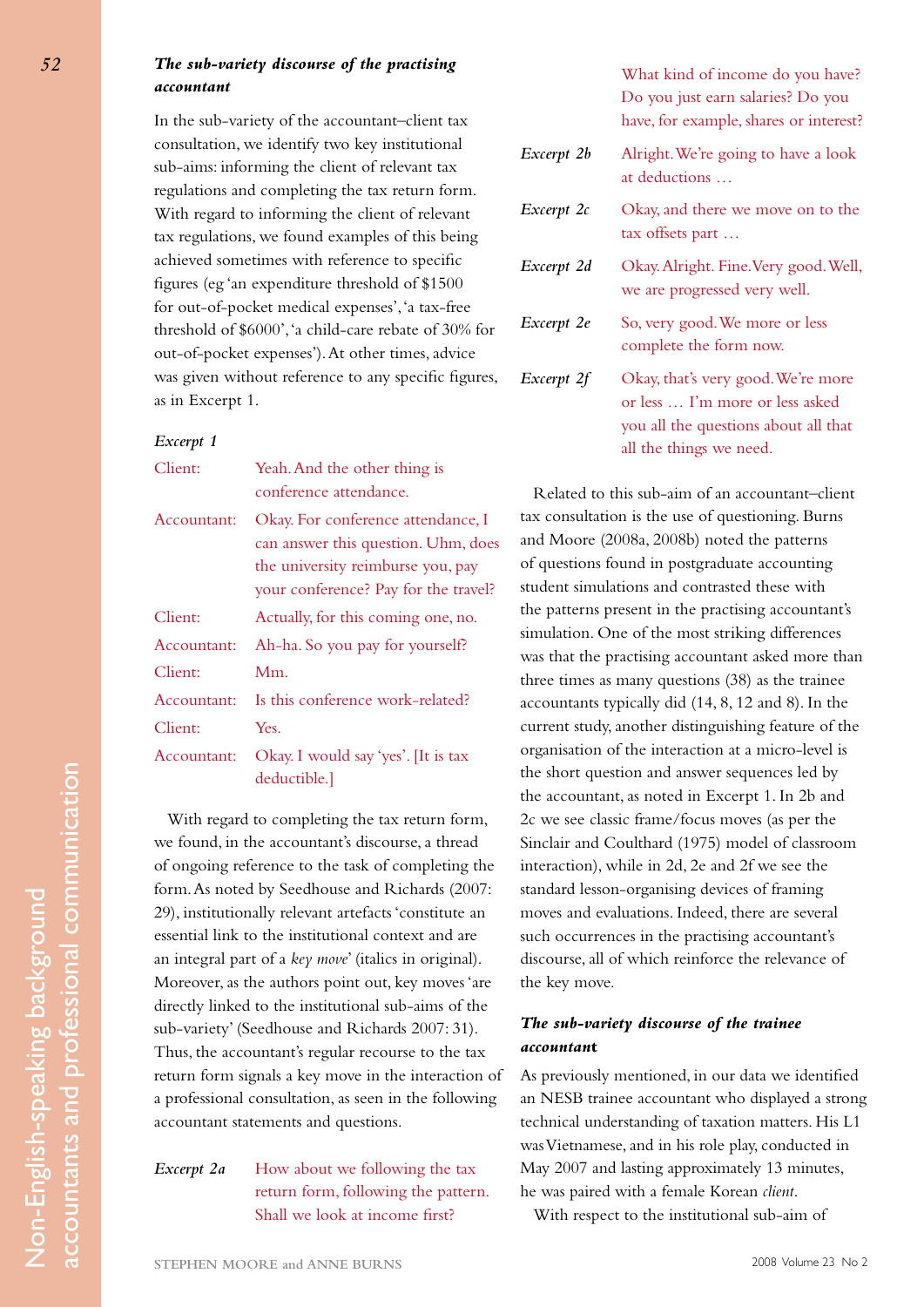informing clients about relevant tax regulations, we found examples of the trainee accountant informing the client of taxation regulations by reference to specific figures ('tax thresholds of \$6000 and \$21 600', 'tax rates of nil, 30% and 42%'). There are also some examples of the way the trainee accountant provides regulatory information without referring to figures, as shown in the following excerpts.

## *Excerpt 3a*

Accountant: And deduction? Deduction is mean any expen you used for your job or which is related to your job, for example, car expense, car expen, it mean the petrol and the fixing amount repair maintenance for your car, you can get … you can clam it clam it in here to get deductions from the tax.

# *Excerpt 3b*

Accountant: The tax offsest … tax offset means the tax that reduce before you pay the tax. It's different from the deduction. Deduction, it mean, you claiming … after you pay tax. But this one, is deduct the tax offset it deduct directly to your income when you get paid. So is automatically have off … when fill this form …

When we consider the institutional sub-aim of completing the tax return form, however, there is almost no evidence of the trainee accountant's collection of relevant evidence to fulfil this task. There are, nevertheless, several references to the form itself, as seen in the following excerpts:

#### *Excerpt 4a*

Accountant: So firstly … I will explain the form, the formats of income tax return for you. The first page is normally about your personal information, is include your tax file number and your status, your sex.

# *Excerpt 4b*

Accountant: So is automatically have off ... when fill this form, in this form, says several situation like you claim spouse tax offset, you might needs to fill the spou detail, this mean, your husband … yeah. So why … and you must fill the form in the pages six or seven, here, for any situation relating.

Thus the tax return form as an artefact plays a role in the trainee accountant's discourse but, significantly, *not* in terms of key moves, as seen in the practising accountant's discourse. Similarly, the interactional architecture of the short question and answer sequences prominent in the practising accountant's consultation is absent in the trainee accountant's consultation. Instead, we find orientations to the speaker's own agenda, rather than the client's, and some evidence of 'andprefacing' (Heritage and Sorjonen 1994), which further reinforces the agenda-oriented character of the trainee accountant's discourse.

## **Discussion**

The comparison between two NESB speakers operating within the institutional context of a professional accounting office shows some interesting differences in their approaches to fulfilling the task of providing tax advice to a client. As noted in the previous sections, the two accountants both provide technical advice, sometimes citing figures and sometimes not. Where the two accountants differ is in the *relevance* of the advice given. In the consultation (Excerpt 5) with the practising accountant, the client takes the lead in presenting her tax situation, while the accountant patiently listens and, significantly, writes down notes about key points. After the client finishes her long preamble to what she would like to know from the accountant, the accountant provides a dispreferred response by not answering the client's questions but, instead, referring to the tax return form as implicitly the appropriate way of eventually answering these questions: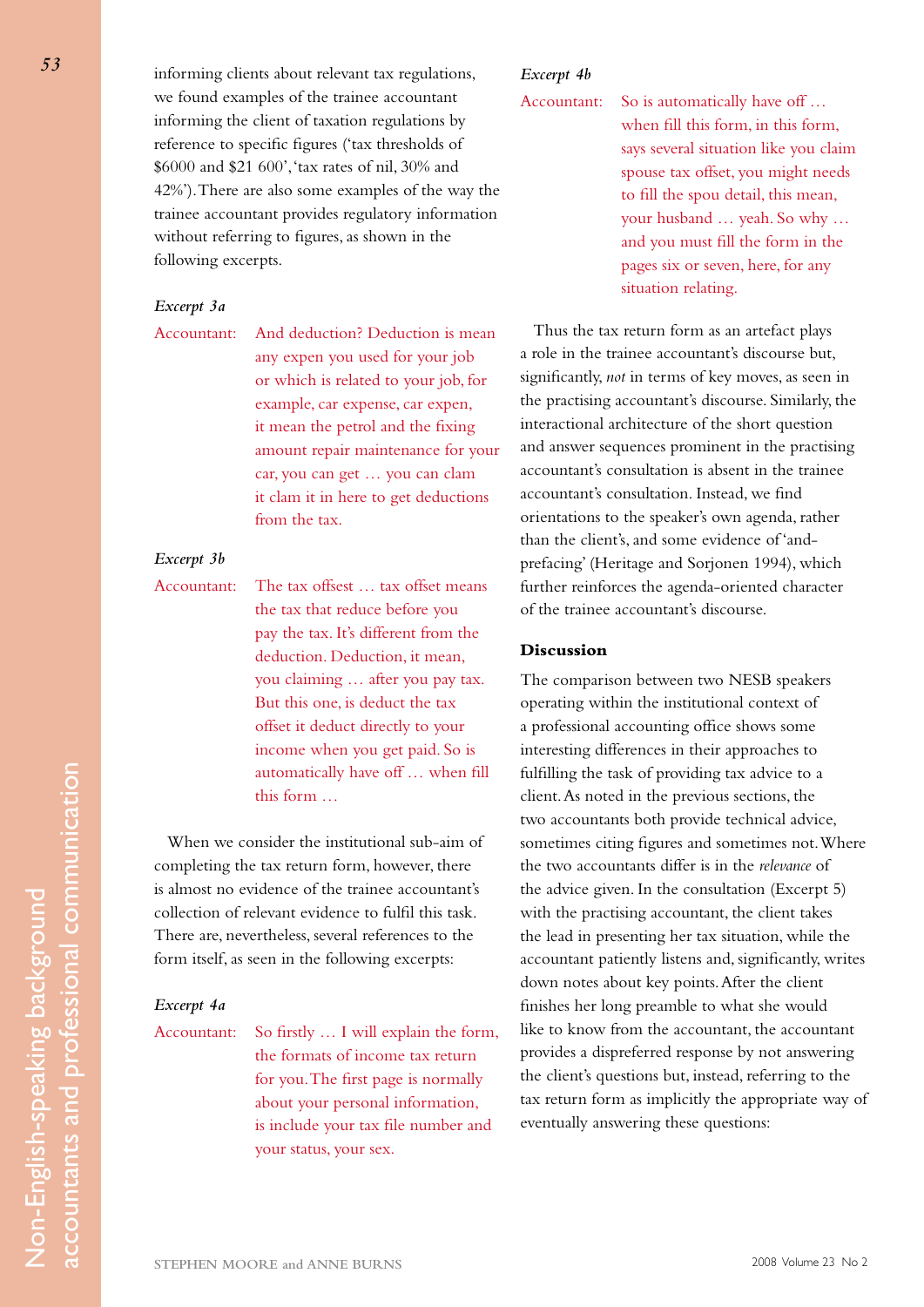| Excerpt 5                                        |                                                                                                                                                                                                                                                                                                                                               |                        | ah income tax returns. Do you done                                                                                                                                                                                                                                                                                                                                                                                                                                                                                                                                                |
|--------------------------------------------------|-----------------------------------------------------------------------------------------------------------------------------------------------------------------------------------------------------------------------------------------------------------------------------------------------------------------------------------------------|------------------------|-----------------------------------------------------------------------------------------------------------------------------------------------------------------------------------------------------------------------------------------------------------------------------------------------------------------------------------------------------------------------------------------------------------------------------------------------------------------------------------------------------------------------------------------------------------------------------------|
| Accountant:<br>Client:                           | Ah-huh. [pause while writing] Yes.<br>[pause while writing] Kay. Uhm.<br>Any other things you would like to<br>tell me about your tax affairs?<br>Hmmm. Well, I actually don't know<br>much about it because usually my<br>this is  absolutely truthful, my                                                                                   | Client:<br>Accountant: | anything like before?<br>No, I've never done this before.<br>Is the  probably is while you are<br>want to get back from your tax, that<br>you pay from the governments. So<br>firstly  I will explain the form,<br>the formats of income tax return<br>for you. The first page is normally<br>about your personal information,<br>is include your tax file number and<br>your status, your sex.                                                                                                                                                                                   |
| Accountant:<br>Client:                           | husband usually does it.<br>Hm hm.<br>And so I'm actually quite naive<br>about what allowances I can have.                                                                                                                                                                                                                                    |                        |                                                                                                                                                                                                                                                                                                                                                                                                                                                                                                                                                                                   |
| Accountant:<br>Client:<br>Accountant:<br>Client: | $\Gamma d$<br>OK.<br>actually quite like to know how<br>much I can earn before I start<br>paying tax and I want to know<br>about things like can I claim<br>deductions on books, on travel<br>Hm hm.<br>between [this university] and home<br>and claiming on books, on any<br>expenses that I incur while I'm<br>working in [my home state]? | his client's needs.    | Throughout the two simulations, the practising<br>accountant continually refers to the specific<br>situation of her client, contextualising their<br>interaction within the overall task of successfully<br>collecting the necessary information to complete<br>the tax return form. In contrast, the trainee<br>accountant refers generically to the tax return<br>form and only responds to the client's specific<br>situation when called upon by the client to do so.<br>Excerpts 7, 8 and 9 are examples of the trainee<br>accountant's explanations that take no account of |
| Accountant:                                      | Hm hm. Hm hm.                                                                                                                                                                                                                                                                                                                                 | Excerpt 7              |                                                                                                                                                                                                                                                                                                                                                                                                                                                                                                                                                                                   |
| Accountant:                                      | Yes, OK. How about we following<br>the tax return form, following the<br>pattern. Shall we look at the income<br>first? What kind of income do you<br>have? Do you just earn salaries? Do<br>you have, for example, shares, or<br>interest?                                                                                                   | Accountant:            | And your address, and your birth<br>becau  you know the birth date,<br>the birth it will affect your tax rate<br>for example if you are under 18<br>years old, you will get a lower tax<br>rate and are you older, 18 years old,<br>you will get a difference tax rate.                                                                                                                                                                                                                                                                                                           |
|                                                  |                                                                                                                                                                                                                                                                                                                                               |                        | In this example the accountant might have asked                                                                                                                                                                                                                                                                                                                                                                                                                                                                                                                                   |

By contrast, the trainee accountant (Excerpt 6) takes the lead in his role play by informing his client at the outset of their consultation that he will *explain* the tax form to her.

# *Excerpt 6*

Non-English-speaking background accountants and professional communication

Non-English-speaking background

accountants and professional communication

| Client:           | Hi.                                           |
|-------------------|-----------------------------------------------|
|                   | Accountant: Hello, my name Dang.              |
| Client:           | Ah.                                           |
| Accountant: Today |                                               |
| Client:           | Hm hm.                                        |
|                   | Accountant: I would like to explain you about |

*Excerpt 8*

Accountant: And in the last year, you have support any loss from your business?

the client if she was under 18 years of age, otherwise

this information is of little relevance to her.

In this example, the accountant might have asked the client if she had a business, otherwise there is little point in mentioning this information.

There are two other striking examples where the trainee accountant appears to be disengaged from the specific needs of his client. Both involve the client asking questions that one might have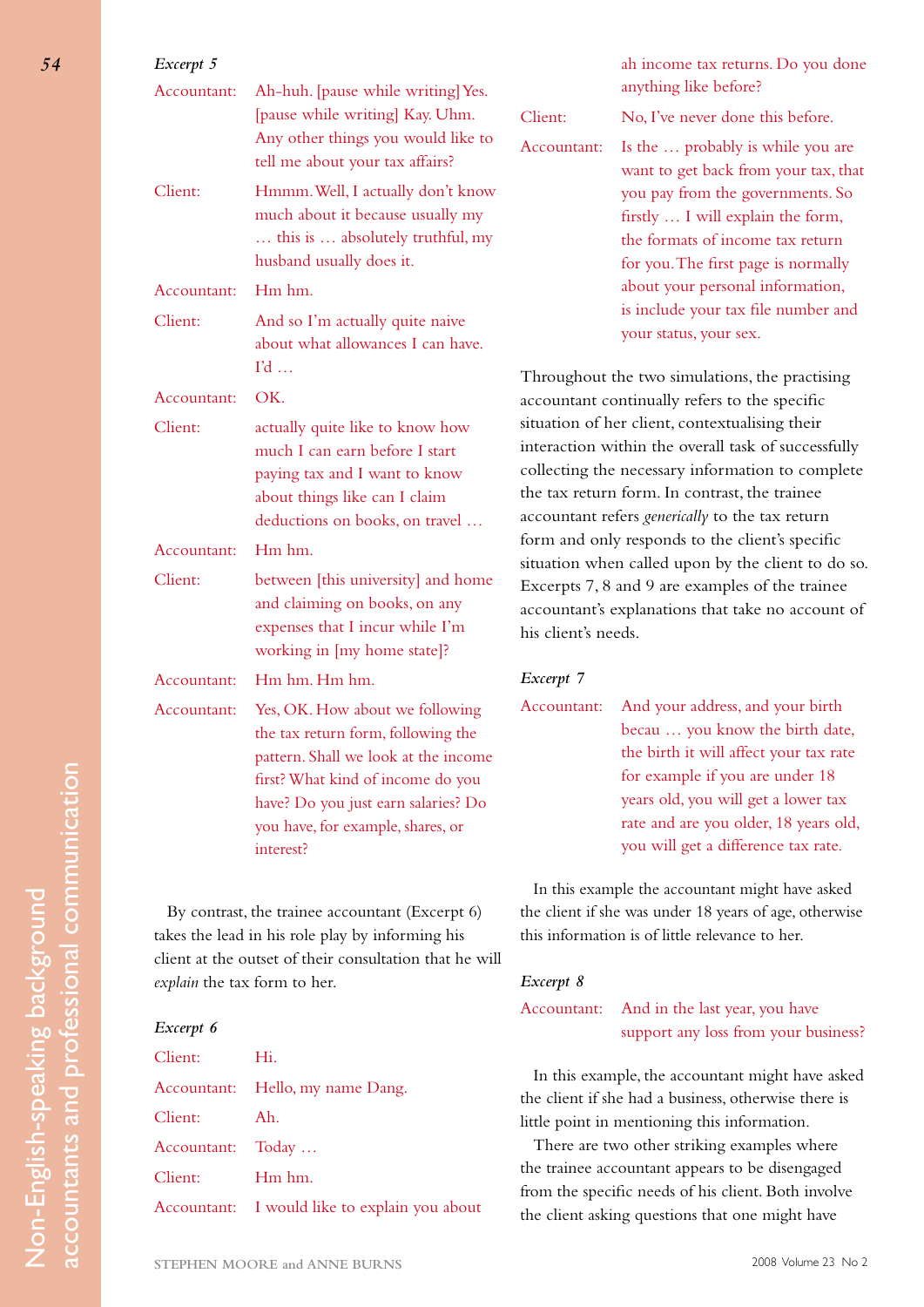expected the accountant, himself, to point out:

| Excerpt 9a  |                                                                                                                                                                            |
|-------------|----------------------------------------------------------------------------------------------------------------------------------------------------------------------------|
| Client:     | For something like this it doesn't<br>it's not my case, so I can skip this?<br>Like pension or awards  if I don't<br>have anythings to do with this then,<br>just skip it. |
| Accountant: | Oh, just skip it, just leave it. If you<br>are not any case in this [unclear].                                                                                             |
| Client:     | $\sum$                                                                                                                                                                     |

#### *Excerpt 9b*

Client: And should I have uh … some sort of invoice or receipt that I can prove that this expenses is related to work? Do I need that? Do I have to submit those documents along with this? Because I can … you know.

Indeed, this exchange contrasts sharply with the practising accountant, who advises the client – without being prompted – to keep her relevant invoices for tax-claiming purposes (Excerpts 10).

#### *Excerpt 10*

Accountant: And you need to collect all the receipt, ah, tax invoices which means receipts.

The closings of the two simulations are also indicative of the different orientations of the two accountants. The practising accountant summarises the way forward in terms of a plan for action to be taken (Excerpts 10, 11).

#### *Excerpt 11*

Non-English-speaking background accountants and professional communication

Non-English-speaking background

accountants and professional communication

| Accountant: | So, for your travel, and living<br>allowance away from the main<br>working organisation, I will refer<br>that to my colleague    |
|-------------|----------------------------------------------------------------------------------------------------------------------------------|
| Client:     | OK.                                                                                                                              |
| Accountant: | and will get back to you.                                                                                                        |
| Client:     | Alright.                                                                                                                         |
| Accountant: | And uhm if you want to  want us<br>to contact you, can you please leave<br>your contact details, we'll contact<br>you [unclear]. |
| Client:     | Certainly. Okay.                                                                                                                 |

| Accountant: Okay.      |                   |
|------------------------|-------------------|
| Client:                | Alright then.     |
| Accountant: Thank you. |                   |
| Client:                | Thanks very much. |

The trainee accountant's consultation (Excerpt 12) ends rather abruptly without evidence of any interpersonal rapport between himself and the client.

# *Excerpt 12*

| Accountant: | You can see if there are anything<br>else you want to                 |
|-------------|-----------------------------------------------------------------------|
| Client:     | Well, my income is less than \$6000<br>so  [laughs] maybe. But yeah,  |
|             | future uses, yeah, I should know<br>about this. Okay then, thank you. |
|             | [laughing]                                                            |
| Accountant: | Good. Thank you.                                                      |

To sum up, we have seen how the NESB practising accountant ensures that two critical institutional sub-aims are achieved in her consultation: the provision of relevant tax advice and the completion of the tax return form. This contrasts markedly with the NESB trainee accountant, who, despite being technically good, has not achieved these aims.

It could be argued that the discursive interactional contrasts between the two NESB accountants are due to different understandings of the requirements of the role play task. However, against this possibility is the fact that the accountants were given identical written instructions on the day preceding the role plays (see Figure 1) and were provided with the same information orally just prior to performing the task. We take the view that the trainee accountant had many opportunities to *tune into* and identify the specific needs of his client during their interaction, but lacked the professional communicative competence needed for this consultation.

As a final contrastive point, the accountants also differ significantly in the quality of their spoken English. Although the Vietnamese speaker has strongly accented English, and often fragmented grammar, these aspects of his spoken language seemed to rarely trouble the client. Thus, we feel justified in not attending to the issue of pronunciation or grammatical accuracy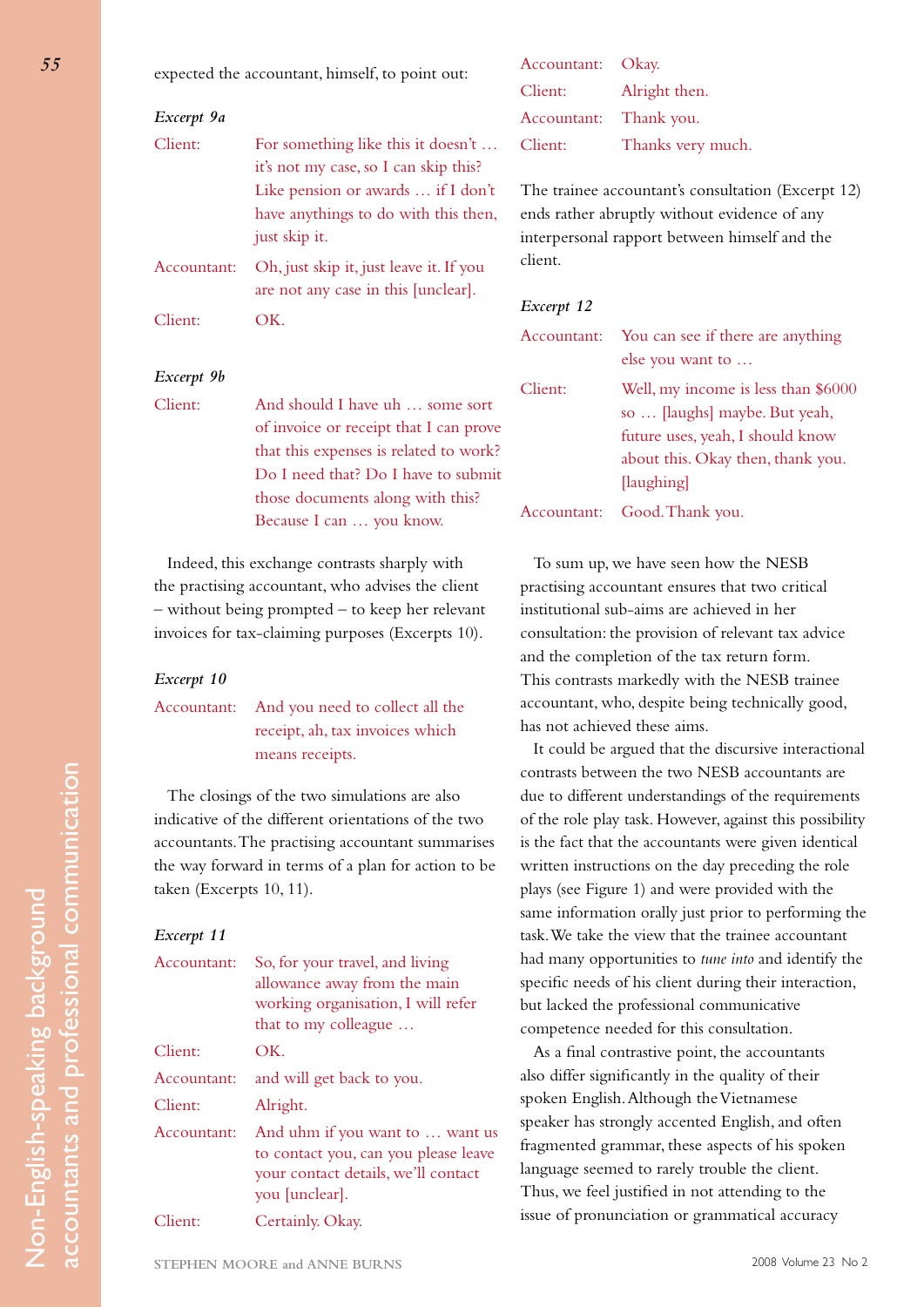as being critical factors in the trainee accountant's professional communicative competence. From our perspective, these are surface issues that can mask underlying existing or developing discursive competence. There is no doubt, however, that these surface features could be of concern to any prospective accounting firm seeking to recruit suitable accounting personnel.

### **Implications for LSP teaching**

We would argue that our research has a number of implications for the professional training of accountants, particularly those from NESBs. As the data analysis shows, it is very important in more effective interactions that accountants understand what it means to be client-oriented and not self-oriented or knowledge-oriented in their professional encounters. Specifically, this means fine-tuning their advice to the micro-context of the client's knowledge and needs. At the subvariety level, institutional artefacts such as the tax return form play an important role in modulating professional discourse in relation to client-specific needs. In the case of the professional accountant, her continuing references to the tax form allowed her to orient her client efficiently towards the task of completing the relevant sections of the form. In contrast, the trainee accountant overlooked the client's needs and focused on displaying his knowledge about the artefact in a way that was decontextualised from the client. At the microlevel, the practising accountant makes extensive use of questioning to construct the interactional architecture that enables her client to provide relevant personal information. The trainee, on the other hand, misdirects questioning towards information irrelevant to the client's situation, and it is the client who must assume the questioning role in order to achieve the information required for her personal situation and needs.

The kinds of insights we have outlined here are highly relevant to LSP or professional training programs. Communication trainers or LSP teachers can use them to deepen their own knowledge of the particular types of interaction in effective and less-effective encounters. Understanding the importance and nature of client-oriented interaction at the sub-variety and micro-levels allows practitioners to share this knowledge with their students. For example, students could be

introduced to the need to make ongoing reference to specific parts of the institutional artefact, in this case the written taxation form. They can also be alerted to the need to use a variety of questioning techniques to draw out client-specific information (see Burns and Moore 2008b for an analysis of patterns of questioning). In particular, trainees can be given training in generating and responding to questions of the *client-specified* type (ie questions relating to specific personal situations) that were identified in previous research and illustrated in the discourse of the professional accountant in this article. Making trainees aware of the differences that can be achieved in orienting their discourse towards their clients and their personal microcontexts rather than to their own more generic technical expertise would greatly assist students, particularly those from NESBs, to engage with their interlocutors more effectively. In regard to the termination of interactions, trainees could be shown how a professional accountant reorients to the client interpersonally, by setting out a clientoriented plan for further action.

## **Conclusion**

The corpus of spoken data used for this study, as in previous research we have undertaken, is highly limited. We have drawn on only one case for each analysis of the discourse of a practising and trainee accountant. Thus our analysis cannot claim any generalisation to the wider professional community of accounting, although we would argue that it does provide illustrative pointers for more extensive investigation. A further limitation is that the data are drawn only from simulated representations of the kind of interactions that may occur in authentic workplaces. It must be acknowledged that in order to strengthen the relevance of the findings, such research should ideally be conducted in the workplace. Our decision to use simulations was based on the fact that our entry into this field is preliminary and accessibility to the workplace is challenging and will require ongoing and longterm approaches to the industry (cf Richards 2007). Simulation has become an acknowledged alternative in situations where authentic data are not obtainable (cf the use of simulations in medical training as reported by Maynard and Heritage 2005). We would also argue that the data we obtained show dimensions of authenticity in that they fulfil the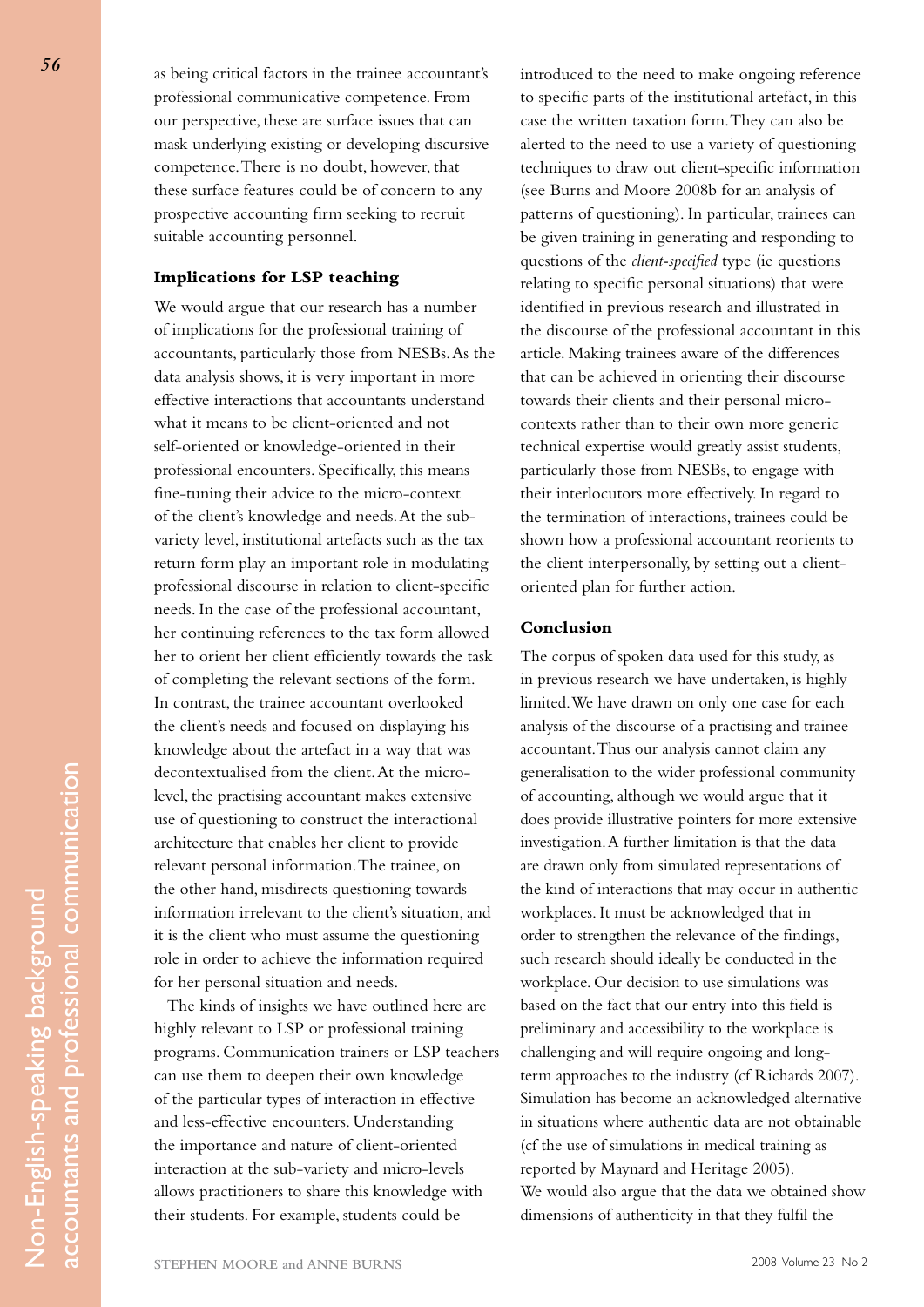requirements that they should be seen as realistic by trained specialists and communicative in covering the appropriate language skills (Strevens 1988). Our evidence for this claim is that trained accountants in the accounting department at our university, to whom we have shown these data, recognise them as familiar and relevant to professional discourse.

Although our data set, like Ho's (2006), is small, we observe parallels in the two sets of findings. In producing sub-varieties of writing, the professional accountants in Ho's research focused on local-level planning and explained the writing strategies they used in terms of the need to be highly sensitive to setting their technical knowledge within the contexts of interpersonal relationships in the specific workplace, as well as to the fact that the memos related to particularised sets of actions that would need to be taken further. Like the professional accountant in our study, they were oriented primarily to their clients rather than to their technical knowledge. In contrast, the novice professionals in both studies were mainly focused on global, self-oriented and decontextualised content knowledge. Professional expertise, as it applies to the specific, localised and individualised, was less prominent in their discoursal choices and patterns and ultimately led to less successful interactions. Further research, including larger databases to test these conclusions for both written and spoken professional discourse in accounting, would be a very valuable next direction.

Finally, we believe the kind of research we have highlighted here is essential, and long overdue, as an underpinning for the work of LSP practitioners aiming to assist learners to prepare for future work in financial organisations. The website of the Australian Institute of Chartered Accountants (2007) provides current advice in relation to communication skills but reflects generic and *commonsense* notions of language use in the professional workplace:

Sound communication skills include the ability to:

- • listen and read effectively and comprehend what is read and heard
- • assimilate knowledge and understand its contexts
- speak and or write on a subject succinctly
- • be open to different and new perspectives.

Based on our research, we would argue that the communication skills so desperately sought by the accounting profession in Australia, as well as by the students enrolled in university accountancy preparation courses, will not be achievable without more sophisticated analysis of the nature of authentic professional interaction. In this respect, we trust that this article makes a contribution to this endeavour.

# **Acknowledgment**

The authors would like to thank Keith Richards from the University of Warwick for his valuable comments on an earlier draft of this article.

#### **References**

- Aldred, D., & Offard-Gray, C. (1998). *Written business communication: A course for accountants.* Hong Kong: Hong Kong University Press.
- Anderson, P. V. (1985). What survey research tells us about writing at work. In L. Odell & D. Goswami (Eds.), *Writing in non-academic settings* (pp. 3–83). New York: The Guilford Press.
- Andrews, B. (2006, February 2–8). The language barrier. *Business Review Weekly*, pp. 70–71.
- Beaufort, A. (1997). Operationalizing the concept of discourse community: A case study of one institutional site of composing. *Research in the Teaching of English*, 31(4), 486–529.
- Belcher, D. (2006). English for specific purposes: Teaching to perceived needs and imagined futures in worlds of work, study, and everyday life. *TESOL Quarterly*, 40(1), 133–156.
- Birrell, R. (2006). *The changing face of the accounting profession in Australia*. Melbourne: CPA Australia. (cited in Andrews 2006)
- Birrell, R., & Rapson, V. (2005). *Migration and the accounting profession in Australia.* Report prepared for CPA Australia. Clayton: Centre for Population and Urban Research, Monash University.
- Birrell, R., Hawthorne, L., & Richardson, S. (2006). *Evaluation of the general migration categories report.* Canberra: Department of Immigration and Multicultural Affairs.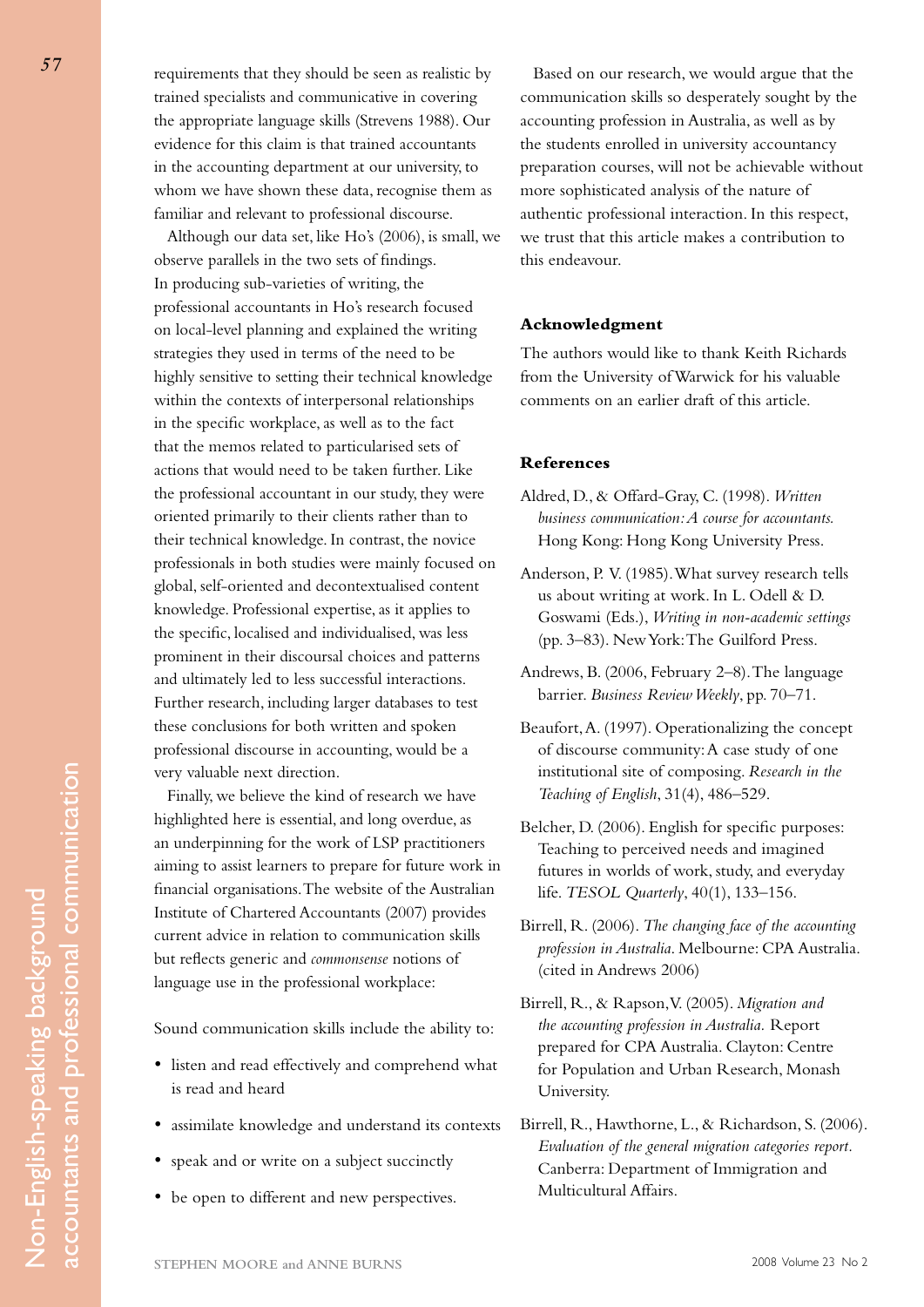Burns, A., & Moore, S. (2007). Conversation analysis and the accounting classroom: Exploring implications for LSP teaching. In H. Bowles & P. Seedhouse (Eds.), *Conversation analysis and language for specific purposes* (pp. 183–215). Bern: Peter Lang.

Burns, A., & Moore, S. (2008a, March–April). *Questioning in simulated accountant–client consultations: Exploring implications for ESP teaching.*  Paper presented at the American Association for Applied Linguistics Annual Conference, Washington, DC.

Burns, A., & Moore, S. (2008b). Questioning in simulated accountant–client consultations: Exploring implications for ESP teaching. *English for Specific Purposes*, 27, 322–337.

Cable, D., Dale, M., & Day, R. (2007). Accounting education: The gap between academic study and professional practice. In N. M. Meyers, B. N. Smith, S. A. Bingham & S. F. Shimeld (Eds.), *Proceedings of the Second Innovation in Accounting and Corporate Governance Education Conference*. Retrieved July 17, 2008, from http://www.utas.edu.au/business/faculty/ conference/documents/Papers/Cable\_Dawn\_ et\_al\_2007.pdf

- Devitt, A. J. (1991). Intertextuality in tax accounting: Generic, referential, and functional. In C. Bazerman & J. G. Paradis (Eds.), *Textual dynamics of the professions: Historical and contemporary studies of writing in professional communities* (pp. 336–357). Madison, WI: University of Wisconsin Press.
- Drew, P., & Heritage, J. (1992). *Talk at work: Interaction in institutional settings.* Cambridge: Cambridge University Press.
- Forey, G. (2004). Workplace texts: Do they mean the same for teachers and business people? *English for Specific Purposes*, 23, 447–469.
- Forey, G., & Nunan, D. (2002). The role of language and culture in the workplace. In C. Barron, N. Bruce & D. Nunan (Eds.), *Knowledge and discourse: Towards an ecology of language.* Harlow: Longman.
- Heritage, J., & Maynard, D. W. (2006). *Communication in medical care.* Cambridge: Cambridge University Press.

Heritage, J., & Sorjonen, M. L. (1994). Constituting and maintaining activities across sequences: *And*-prefacing as a feature of questioning design. *Language in Society*, 23, 1–29.

Ho, S. (2006). *Exploring writing strategies employed by accounting finance majors in the university and the workplace.* Unpublished PhD thesis, Macquarie University, Sydney.

Institute of Chartered Accountants. (2007). Chartered accountants program: Communication skills a must have. Retrieved July 2, 2008, from http://www. charteredaccountants.com.au/A119134999.

Jones, A., & Sin, S. (2003). *Generic skills in accounting.* Sydney: Pearson.

Loos, E. (1999). Intertextual networks in organisations. The use of written and oral business-discourse in relation to context. In F. Bargiela-Chiappini & C. Nickerson (Eds.), *Writing business: Genres, media and discourse* (pp. 315–332). New York: Longman.

MacKinnon, J. (1993). Becoming a rhetor: Developing writing ability in a mature, writing-intensive organization. In R. Spilka (Ed.), *Writing in the workplace: New research perspectives* (pp. 41–55). Carbondale, IL: Southern Illinois University Press.

Maynard, D. W., & Heritage, J. (2005). Conversation analysis, doctor–patient interaction and medical communication. *Medical Education*, 39(4), 428–435.

Ogilvie, R. A. (2006). Conversation comes easy. *Charter*, July, 33–35. Sydney: The Institute of Chartered Accountants in Australia.

Richards, K. (2007). Knowing when to 'no': Aspects of alignment in professional relationships. In H. Bowles & P. Seedhouse (Eds.), *Conversation analysis and language for specific purposes* (pp. 69–98). Berlin: Peter Lang.

Rumney, I. (2006). A matter of linguistics. *Charter*, March, 44–45. Sydney: The Institute of Chartered Accountants in Australia.

Seedhouse, P., & Richards, K. (2007). Describing and analysing institutional varieties of interaction. In H. Bowles & P. Seedhouse (Eds.), *Conversation analysis and language for specific purposes* (pp. 17–36). Bern: Peter Lang.